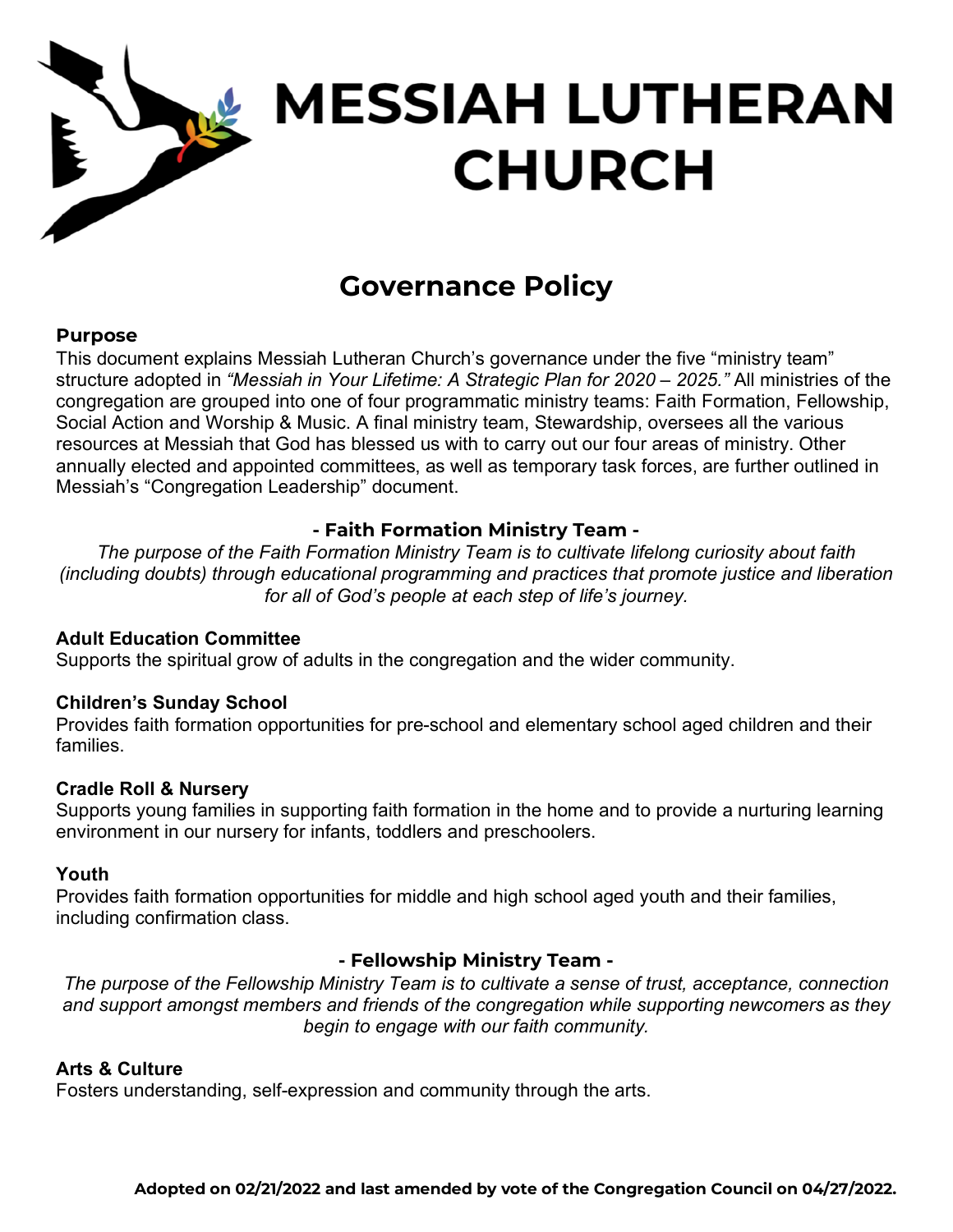# **Care & Concern**

Supports members in need of special care while connecting them to the congregation and the wider body of Christ.

#### **Kitchen**

Assists the congregation in the use of its kitchen facilities to organize fellowship events.

### **Lutheran Men in Mission**

Fosters a sense of fellowship, discipleship and service amongst the men of our congregation.

# **Over 55 Gang**

Fosters socialization and mutual support amongst members roughly over age fifty-five.

### **Welcome**

Welcomes new potential members, organizes new member classes and supports new members in their first year at Messiah.

### **Women of the ELCA**

As a community of women created in the image of God, called to discipleship in Jesus Christ, and empowered by the Holy Spirit, we commit ourselves to grow in faith, affirm our gifts, support one another in our callings, engage in ministry and action, and promote healing and wholeness in the church, the society, and the world.

### **Young Adults**

Supports the spiritual and social needs of young adults in the congregation and the local community.

# **- Social Action Ministry Team -**

*The purpose of the Social Action Ministry Team is to support members and friends of the congregation in serving their neighbors and striving for peace and justice.*

# **Bread of Life Food Pantry**

Serves our neighbors in need and builds community.

#### **Community Service**

Guides our members in serving Christ in the face of their neighbors.

#### **Creation Care**

Fosters eco-justice decisions and events among all activities and offices of the congregation.

#### **Produce Pantry**

Provides free and fresh produce to our neighbors in need without appointment or identification.

#### **Schenectady Community Ministries (SiCM)**

Connects the work of Messiah Lutheran Church with Schenectady Community Ministries (SiCM).

#### **Social Justice**

Supports our members and neighbors in living out their baptismal covenant to "strive for peace and justice in all the earth" in line with ELCA social teachings.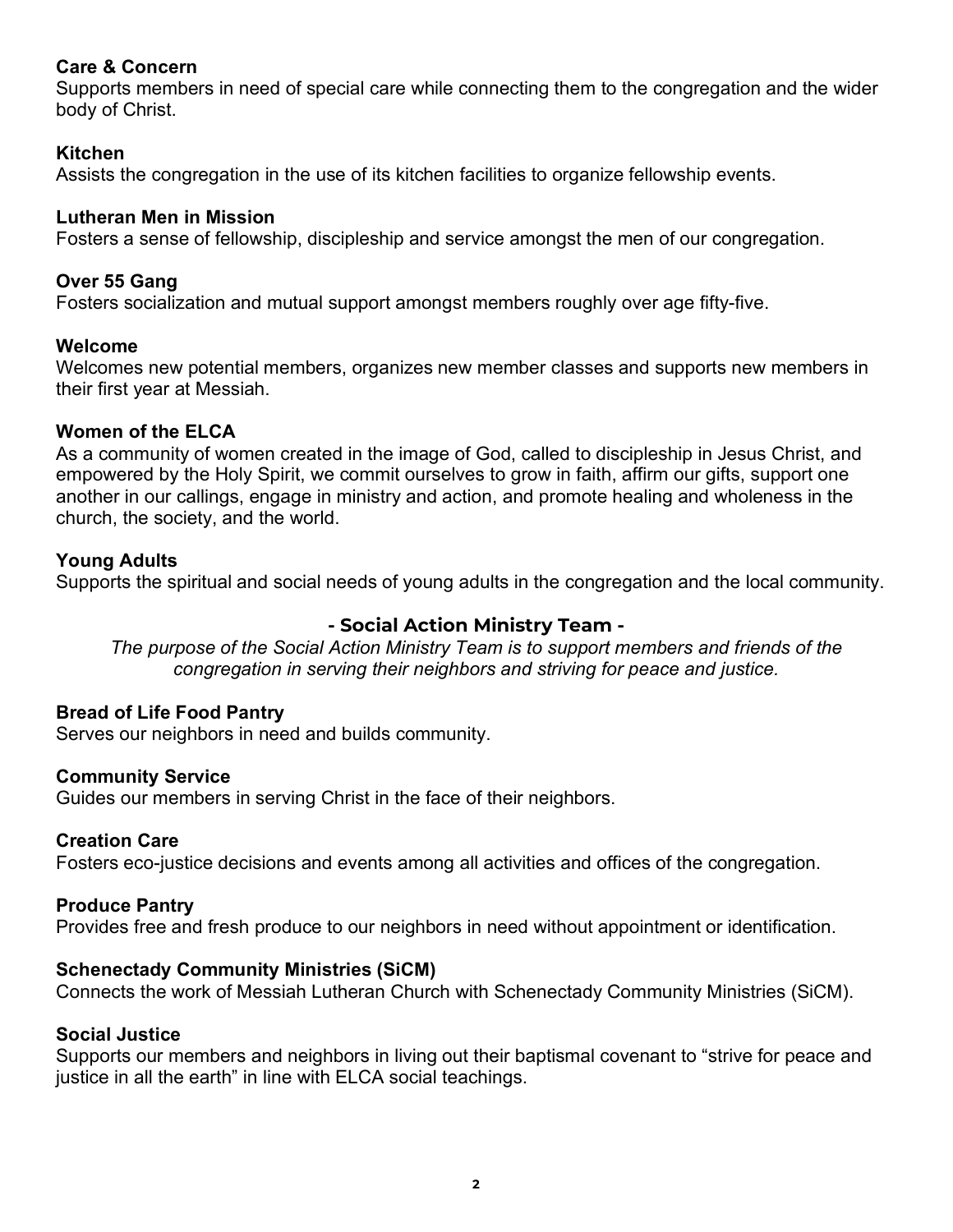### **Trinity Community Center**

To provide a safe, non-judgmental space for community members of Rotterdam and Schenectady County to learn and grow together. To collaborate with various community agencies to develop programs and activities that meet the needs of our community and church members.

# **- Worship & Music Ministry Team -**

*The purpose of the Worship & Music Ministry Team is to oversee all aspects of worship, from Sunday Mass to special services, private prayer and sacred music.*

#### **Altar Guild**

Readies the sanctuary for all primary worship services and maintains worship supplies & sacred objects.

#### **Choir**

Supports the work of the choir and the Minister of Music.

#### **Prayer**

Supports the individual prayer life of members through curation of the "Prayer at Messiah" Facebook Group, prayer lists and related initiatives.

#### **Worship & Music**

Plans, reviews, and improves all aspects of worship services at Messiah Lutheran Church while also supporting all worship assistants and speaking to the sacred nature of various life passages.

# **- Stewardship Ministry Team -**

*The purpose of the Stewardship Ministry Team is to engage members in fulfilling God's purpose for the congregation through gifts of time, talent and treasure and to ensure the best use of all congregation resources.*

#### **Archives**

Documents and interprets the historical identity of the congregation with orderly records so that heritage will be preserved and can be built on into the future.

#### **Budget & Finance**

Crafts the annual budget and then reviews the approved budget vs. spending throughout the year to position the church in a viable financial position.

#### **Communications**

Oversees the digital and print communications of the congregation to both members and the wider community that tells the story of how Messiah is nourishing its neighborhood in body, mind and soul.

#### **Grant Writing & Community Funding**

Researches and applies for funding opportunities in the wider community beyond the congregation

#### **Health & Safety**

Regularly reviews and makes recommendations regarding safety policies and procedures for all Messiah Lutheran Church properties.

#### **Mission Support**

Guides the congregation in its understanding of how Christian stewardship fulfills the mission of making disciples of Jesus Christ for the transformation of the world.